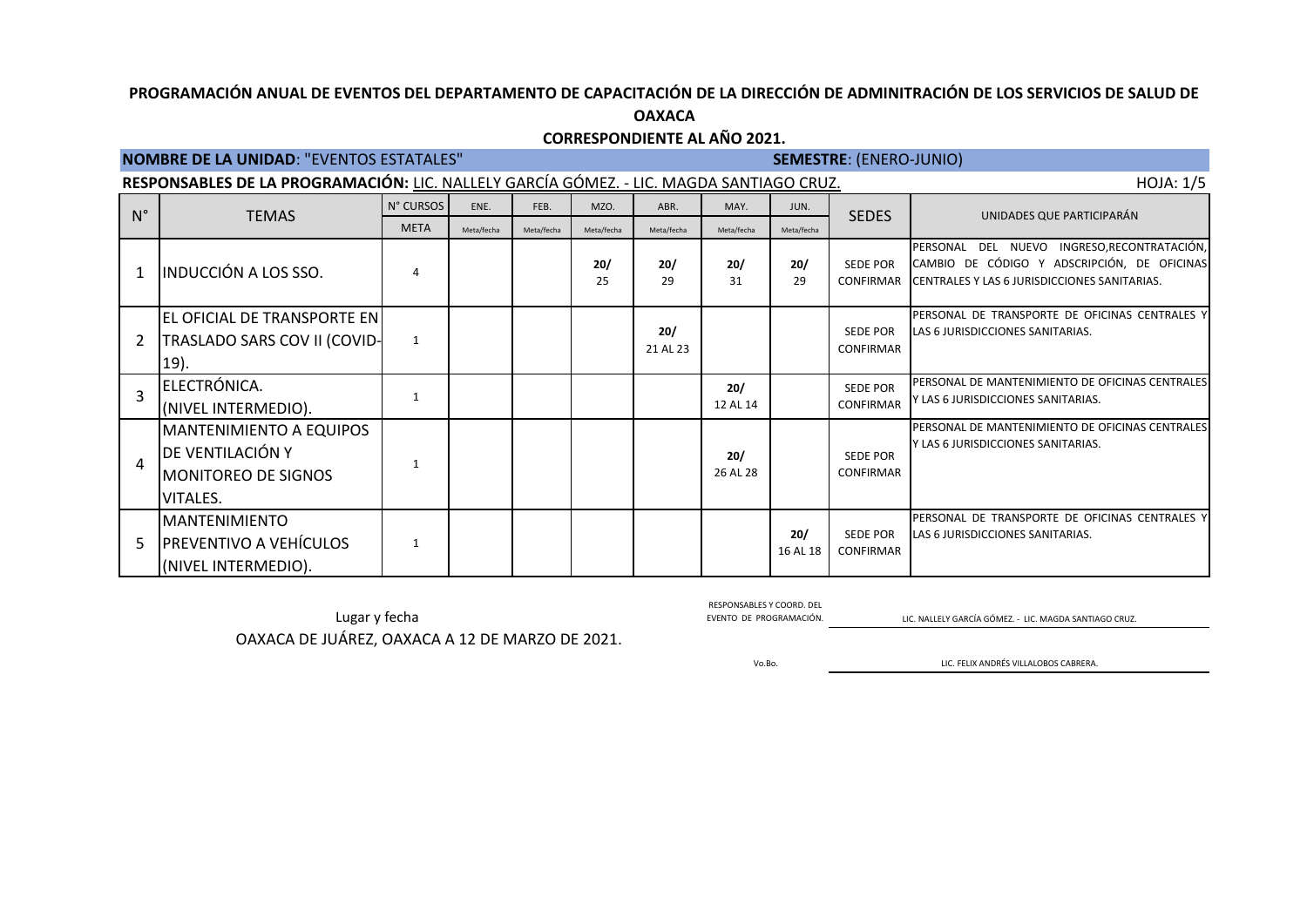### **OAXACA**

**CORRESPONDIENTE AL AÑO 2021.**

**CLASIFICACIÓN DE EVENTOS: "DESARROLLO Y DESEMPEÑO".** 

RESPONSABLE DE LA PROGRAMACIÓN: LIC. NALLELY GARCÍA GÓMEZ. - LIC. MAGDA SANTIAGO CRUZ. HOJA: 2/5

| $N^{\circ}$    | <b>TEMAS</b>                                                                     | N° CURSOS    | ENE.       | FEB.       | MZO.            | ABR.       | MAY.       | JUN.       | <b>SEDES</b>                        | UNIDADES QUE PARTICIPARÁN                                                           |
|----------------|----------------------------------------------------------------------------------|--------------|------------|------------|-----------------|------------|------------|------------|-------------------------------------|-------------------------------------------------------------------------------------|
|                |                                                                                  | <b>META</b>  | Meta/fecha | Meta/fecha | Meta/fecha      | Meta/fecha | Meta/fecha | Meta/fecha |                                     |                                                                                     |
|                | DERECHO DE ACCESO A LA<br>INFORMACIÓN PÚBLICA.                                   | $\mathbf{1}$ |            |            | 20/<br>03       |            |            |            | <b>SEDE POR</b><br><b>CONFIRMAR</b> | PERSONAL ADMINISTRATIVO DE OFICINAS CENTRALES Y<br>LAS 6 JURISDICCIONES SANITARIAS. |
| $\overline{2}$ | PREVENCIÓN DE VIOLENCIA<br>ICONTRA LA MUJER.                                     | 1            |            |            | 20/<br>05       |            |            |            | <b>SEDE POR</b><br>CONFIRMAR        | PERSONAL ADMINISTRATIVO DE OFICINAS CENTRALES Y<br>LAS 6 JURISDICCIONES SANITARIAS. |
| $\overline{3}$ | MANEJO DE EMOCIONES Y<br>ACTIVIDADES SALUDABLES.                                 | 1            |            |            | 20/<br>09       |            |            |            | <b>SEDE POR</b><br>CONFIRMAR        | PERSONAL ADMINISTRATIVO DE OFICINAS CENTRALES Y<br>LAS 6 JURISDICCIONES SANITARIAS. |
| 4              | EL ABC DE LA PERSPECTIVA DE<br>IGÉNERO.                                          | $\mathbf{1}$ |            |            | 20/<br>16       |            |            |            | <b>SEDE POR</b><br><b>CONFIRMAR</b> | PERSONAL ADMINISTRATIVO DE OFICINAS CENTRALES Y<br>LAS 6 JURISDICCIONES SANITARIAS. |
| 5              | LA IMPORTANCIA DE<br><b>FORTALECER LAS RELACIONES</b><br>IHUMANAS EN EL TRABAJO. | $\mathbf{1}$ |            |            | 20/<br>17       |            |            |            | <b>SEDE POR</b><br>CONFIRMAR        | PERSONAL ADMINISTRATIVO DE OFICINAS CENTRALES Y<br>LAS 6 JURISDICCIONES SANITARIAS. |
| 6              | TEMAS SELECTOS DE WORD.                                                          | 1            |            |            | 20/<br>22 AL 24 |            |            |            | <b>SEDE POR</b><br>CONFIRMAR        | PERSONAL ADMINISTRATIVO DE OFICINAS CENTRALES Y<br>LAS 6 JURISDICCIONES SANITARIAS. |
| $\overline{7}$ | <b>ACTITUDES Y APTITUDES PARA</b><br>IEL DESARROLLO PERSONAL.                    | $\mathbf{1}$ |            |            | 20/<br>26       |            |            |            | <b>SEDE POR</b><br><b>CONFIRMAR</b> | PERSONAL ADMINISTRATIVO DE OFICINAS CENTRALES Y<br>LAS 6 JURISDICCIONES SANITARIAS. |
| $\mathbf{8}$   | DERECHO DE PROTECCIÓN DE<br> DATOS PERSONALES.                                   | $\mathbf{1}$ |            |            |                 | 20/<br>05  |            |            | <b>SEDE POR</b><br><b>CONFIRMAR</b> | PERSONAL ADMINISTRATIVO DE OFICINAS CENTRALES Y<br>LAS 6 JURISDICCIONES SANITARIAS. |
| q              | TÉCNICAS PARA EL MANEJO<br>lADECUADO DEL ESTRÉS.                                 | 1            |            |            |                 | 20/<br>06  |            |            | <b>SEDE POR</b><br><b>CONFIRMAR</b> | PERSONAL ADMINISTRATIVO DE OFICINAS CENTRALES Y<br>LAS 6 JURISDICCIONES SANITARIAS. |

Lugar y fecha EVENTO DE PROGRAMACIÓN. LIC. NALLELY GARCÍA GÓMEZ. - LIC. MAGDA SANTIAGO CRUZ. OAXACA DE JUÁREZ, OAXACA A 12 DE MARZO DE 2021.

RESPONSABLES Y COORD. DEL<br>EVENTO DE PROGRAMACIÓN.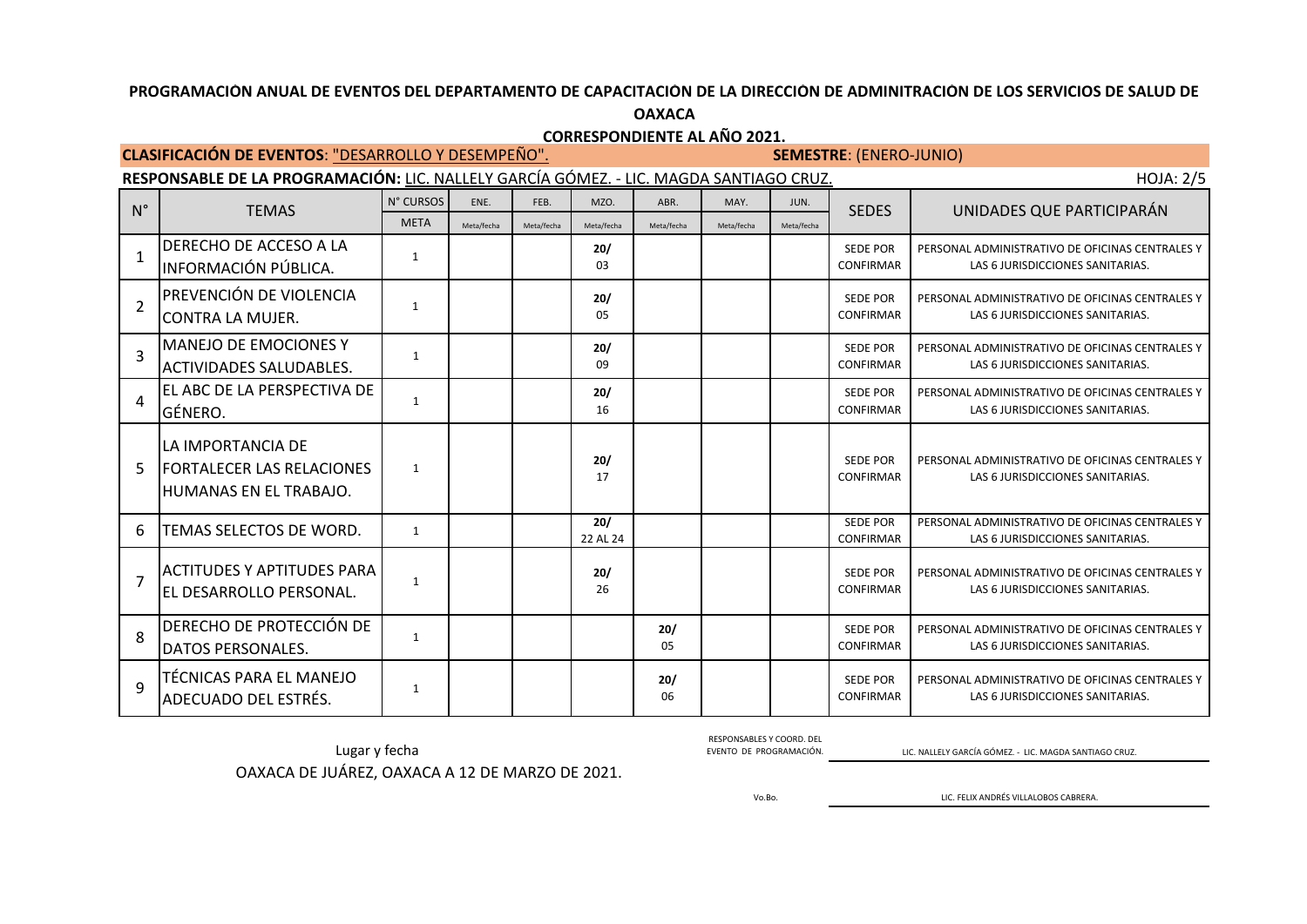## **OAXACA**

## **CORRESPONDIENTE AL AÑO 2021.**

## **CLASIFICACIÓN DE EVENTOS**: "DESARROLLO Y DESEMPEÑO". **SEMESTRE**: (ENERO-JUNIO)

RESPONSABLE DE LA PROGRAMACIÓN: LIC. NALLELY GARCÍA GÓMEZ. - LIC. MAGDA SANTIAGO CRUZ.

| <b>HOJA: 3/5</b> |  |
|------------------|--|
|                  |  |
|                  |  |

| $N^{\circ}$ | <b>TEMAS</b>                                             | N° CURSOS    | ENE.       | FEB.       | MZO.       | ABR.            | MAY.       | JUN.       | <b>SEDES</b>                        | UNIDADES QUE PARTICIPARÁN                                                           |
|-------------|----------------------------------------------------------|--------------|------------|------------|------------|-----------------|------------|------------|-------------------------------------|-------------------------------------------------------------------------------------|
|             |                                                          | <b>META</b>  | Meta/fecha | Meta/fecha | Meta/fecha | Meta/fecha      | Meta/fecha | Meta/fecha |                                     |                                                                                     |
| 10          | INORMALIDAD SIN MIEDO.                                   | 1            |            |            |            | 20/<br>12       |            |            | <b>SEDE POR</b><br><b>CONFIRMAR</b> | PERSONAL ADMINISTRATIVO DE OFICINAS CENTRALES Y<br>LAS 6 JURISDICCIONES SANITARIAS. |
| 11          | <b>ESTRATEGIAS DE MEJORA EN</b><br>EL SERVICIO.          | $\mathbf{1}$ |            |            |            | 20/<br>16       |            |            | <b>SEDE POR</b><br><b>CONFIRMAR</b> | PERSONAL ADMINISTRATIVO DE OFICINAS CENTRALES Y<br>LAS 6 JURISDICCIONES SANITARIAS. |
| 12          | MIS VALORES LABORALES.                                   | 1            |            |            |            | 20/<br>21       |            |            | <b>SEDE POR</b><br><b>CONFIRMAR</b> | PERSONAL ADMINISTRATIVO DE OFICINAS CENTRALES Y<br>LAS 6 JURISDICCIONES SANITARIAS. |
| 13          | ADAPTÁNDOSE AL CAMBIO.                                   | 1            |            |            |            | 20/<br>26       |            |            | <b>SEDE POR</b><br>CONFIRMAR        | PERSONAL ADMINISTRATIVO DE OFICINAS CENTRALES Y<br>LAS 6 JURISDICCIONES SANITARIAS. |
| 14          | MICROSOFT EXCEL<br>(NIVEL NTERMEDIO).                    | $\mathbf{1}$ |            |            |            | 20/<br>26 AL 28 |            |            | <b>SEDE POR</b><br><b>CONFIRMAR</b> | PERSONAL ADMINISTRATIVO DE OFICINAS CENTRALES Y<br>LAS 6 JURISDICCIONES SANITARIAS. |
| 15          | IGUALDAD DE GÉNERO Y<br>TRANSVERSALIDAD.                 | $\mathbf{1}$ |            |            |            | 20/<br>27       |            |            | <b>SEDE POR</b><br><b>CONFIRMAR</b> | PERSONAL ADMINISTRATIVO DE OFICINAS CENTRALES Y<br>LAS 6 JURISDICCIONES SANITARIAS. |
| 16          | EL ABC DE LA PERSPECTIVA DE<br>GÉNERO.                   | $\mathbf{1}$ |            |            |            |                 | 20/<br>04  |            | <b>SEDE POR</b><br><b>CONFIRMAR</b> | PERSONAL ADMINISTRATIVO DE OFICINAS CENTRALES Y<br>LAS 6 JURISDICCIONES SANITARIAS. |
| 17          | PRÁCTICAS DE CORTESÍA.                                   | $\mathbf{1}$ |            |            |            |                 | 20/<br>06  |            | <b>SEDE POR</b><br><b>CONFIRMAR</b> | PERSONAL ADMINISTRATIVO DE OFICINAS CENTRALES Y<br>LAS 6 JURISDICCIONES SANITARIAS. |
| 18          | PREVENCIÓN DE VIOLENCIA<br>CONTRA LA MUJER.              | 1            |            |            |            |                 | 20/<br>07  |            | <b>SEDE POR</b><br><b>CONFIRMAR</b> | PERSONAL ADMINISTRATIVO DE OFICINAS CENTRALES Y<br>LAS 6 JURISDICCIONES SANITARIAS. |
| 19          | SENSIBILIZACIÓN DE GÉNERO<br>EN EL SECTOR PÚBLICO.       | 1            |            |            |            |                 | 20/<br>12  |            | <b>SEDE POR</b><br><b>CONFIRMAR</b> | PERSONAL ADMINISTRATIVO DE OFICINAS CENTRALES Y<br>LAS 6 JURISDICCIONES SANITARIAS. |
| 20          | <b>MANEJO DE EMOCIONES Y</b><br> ACTIVIDADES SALUDABLES. | 1            |            |            |            |                 | 20/<br>18  |            | <b>SEDE POR</b><br><b>CONFIRMAR</b> | PERSONAL ADMINISTRATIVO DE OFICINAS CENTRALES Y<br>LAS 6 JURISDICCIONES SANITARIAS. |

Lugar y fecha EVENTO DE PROGRAMACIÓN. LIC. NALLELY GARCÍA GÓMEZ. - LIC. MAGDA SANTIAGO CRUZ. OAXACA DE JUÁREZ, OAXACA A 12 DE MARZO DE 2021.

RESPONSABLES Y COORD. DEL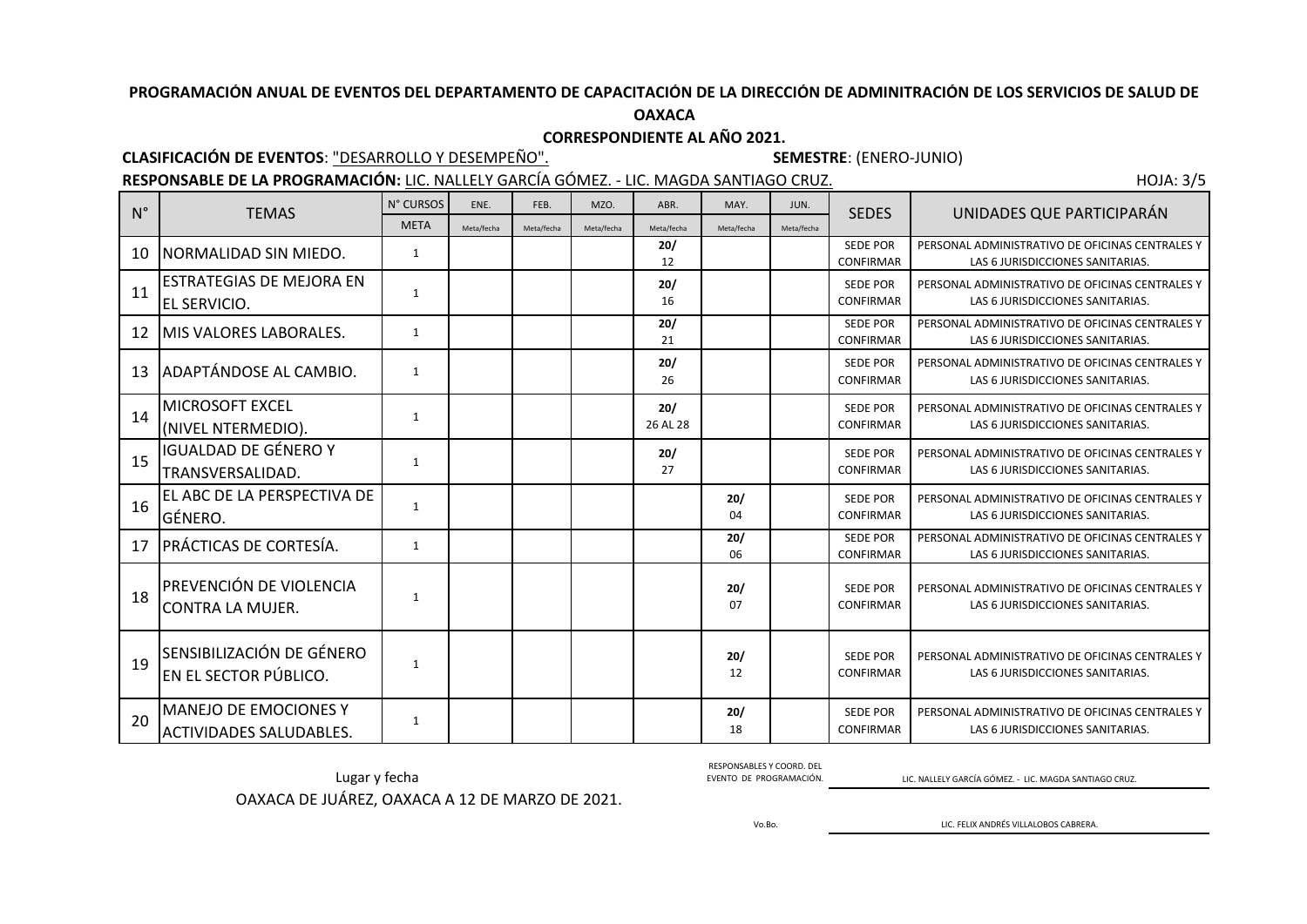## **CORRESPONDIENTE AL AÑO 2021.**

N° CURSOS ENE. FEB. MZO. ABR. MAY. JUN.

### **CLASIFICACIÓN DE EVENTOS**: "DESARROLLO Y DESEMPEÑO". **SEMESTRE**: (ENERO-JUNIO)

22

23

27

RESPONSABLE DE LA PROGRAMACIÓN: LIC. NALLELY GARCÍA GÓMEZ. - LIC. MAGDA SANTIAGO CRUZ. **HOJA: 4/5** HOJA: 4/5

META Meta/fecha Meta/fecha Meta/fecha Meta/fecha Meta/fecha Meta/fecha 21  $\lfloor$  LA TORRE DE BABEL.  $\lfloor$  1 **20/** 26 SEDE POR CONFIRMAR PERSONAL ADMINISTRATIVO DE OFICINAS CENTRALES Y LAS 6 JURISDICCIONES SANITARIAS. MICROSOFT EXCEL (NIVEL AVANZADO). 1 **20/** 02 AL 04 SEDE POR CONFIRMAR PERSONAL ADMINISTRATIVO DE OFICINAS CENTRALES Y LAS 6 JURISDICCIONES SANITARIAS. INTRODUCCIÓN A LOS DERECHOS HUMANOS. 1 **20/** 07 SEDE POR CONFIRMAR PERSONAL ADMINISTRATIVO DE OFICINAS CENTRALES Y LAS 6 JURISDICCIONES SANITARIAS. 24 MIS VALORES LABORALES. 1 **20/** 08 SEDE POR CONFIRMAR PERSONAL ADMINISTRATIVO DE OFICINAS CENTRALES Y LAS 6 JURISDICCIONES SANITARIAS. 25 TEMAS SELECTOS DE WORD. | 1 **20/** 09 AL 11 SEDE POR CONFIRMAR PERSONAL ADMINISTRATIVO DE OFICINAS CENTRALES Y LAS 6 JURISDICCIONES SANITARIAS. 26 ADAPTÁNDOSE AL CAMBIO. | 1 **20/** 14 SEDE POR CONFIRMAR PERSONAL ADMINISTRATIVO DE OFICINAS CENTRALES Y LAS 6 JURISDICCIONES SANITARIAS. PNL (PROGRAMACIÓN NEUROLINGÜÍSTICA) CON HERRAMIENTAS EN EL TRABAJO. 1 **20/** 18 SEDE POR CONFIRMAR PERSONAL ADMINISTRATIVO DE OFICINAS CENTRALES Y LAS 6 JURISDICCIONES SANITARIAS. N° TEMAS N° CURSOS ENE. FEB. MZO. ABR. MAY. JUN. SEDES UNIDADES QUE PARTICIPARÁN

OAXACA DE JUÁREZ, OAXACA A 12 DE MARZO DE 2021. Lugar y fecha **EVENTO DE PROGRAMACIÓN.** EVENTO DE PROGRAMACIÓN. LIC. NALLELY GARCÍA GÓMEZ. - LIC. MAGDA SANTIAGO CRUZ.

RESPONSABLES Y COORD. DEL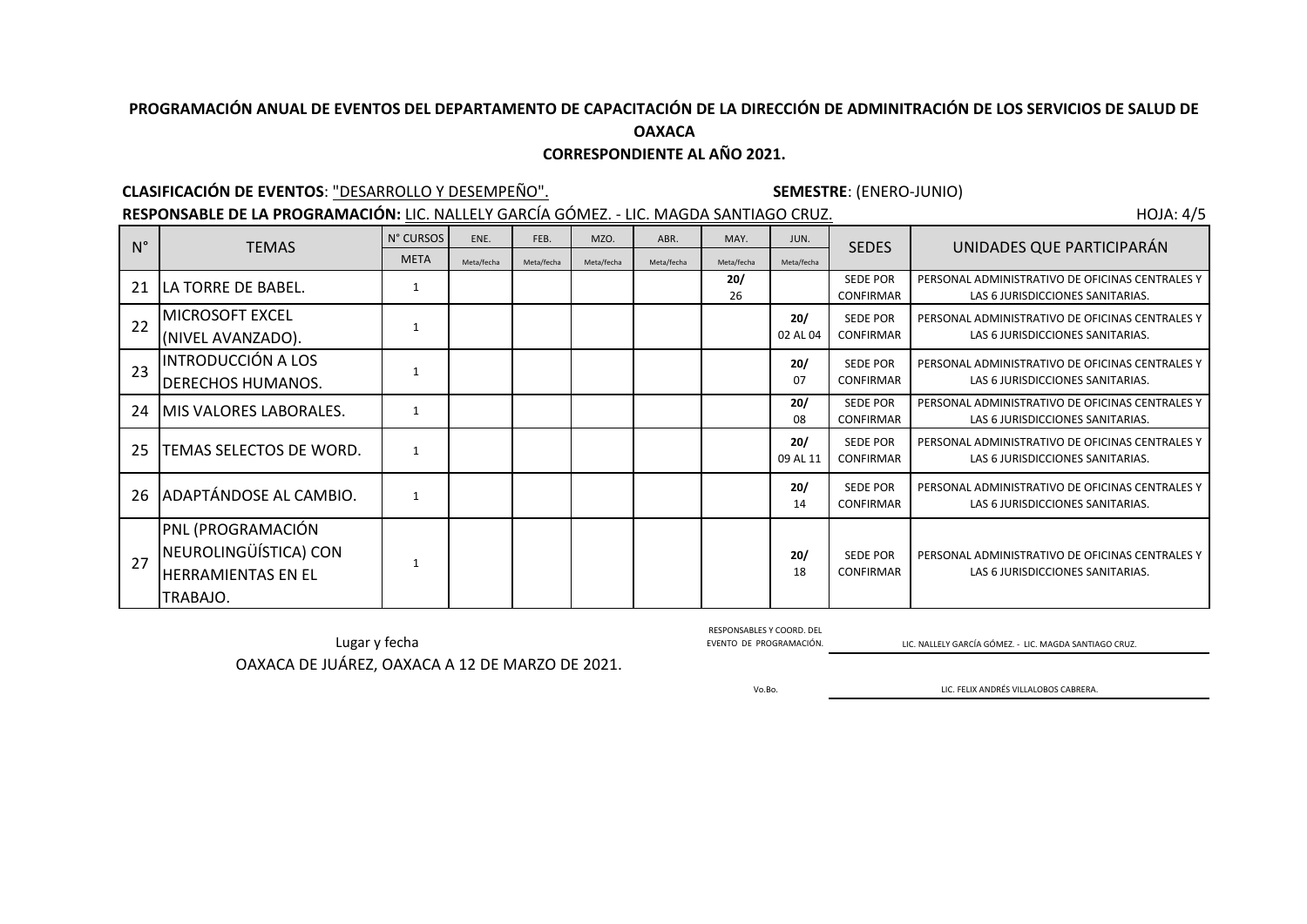## **PROGRAMACIÓN ANUAL DE EVENTOS DEL DEPARTAMENTO DE CAPACITACIÓN DE LA DIRECCIÓN DE ADMINITRACIÓN DE LOS SERVICIOS DE SALUD DE CLASIFICACIÓN DE EVENTOS**: "DESARROLLO Y DESEMPEÑO". **SEMESTRE**: (ENERO-JUNIO)

RESPONSABLE DE LA PROGRAMACIÓN: LIC. NALLELY GARCÍA GÓMEZ. - LIC. MAGDA SANTIAGO CRUZ.

| <b>HOJA: 5/5</b> |  |
|------------------|--|
|------------------|--|

| $N^{\circ}$ | <b>TEMAS</b>                                                                       | N° CURSOS   | ENE.       | FEB.       | MZO.       | ABR.       | MAY.       | JUN.       | <b>SEDES</b>                        | UNIDADES QUE PARTICIPARÁN                                                           |
|-------------|------------------------------------------------------------------------------------|-------------|------------|------------|------------|------------|------------|------------|-------------------------------------|-------------------------------------------------------------------------------------|
|             |                                                                                    | <b>META</b> | Meta/fecha | Meta/fecha | Meta/fecha | Meta/fecha | Meta/fecha | Meta/fecha |                                     |                                                                                     |
| 28          | ACTITUDES Y APTITUDES PARA<br>EL DESARROLLO PERSONAL.                              |             |            |            |            |            |            | 20/<br>25  | <b>SEDE POR</b><br><b>CONFIRMAR</b> | PERSONAL ADMINISTRATIVO DE OFICINAS CENTRALES Y<br>LAS 6 JURISDICCIONES SANITARIAS. |
| 29          | ILA IMPORTANCIA DE<br><b>IFORTALECER LAS RELACIONES</b><br>IHUMANAS EN EL TRABAJO. |             |            |            |            |            |            | 20/<br>30  | <b>SEDE POR</b><br><b>CONFIRMAR</b> | PERSONAL ADMINISTRATIVO DE OFICINAS CENTRALES Y<br>LAS 6 JURISDICCIONES SANITARIAS. |

OAXACA DE JUÁREZ, OAXACA A 12 DE MARZO DE 2021. Lugar y fecha EVENTO DE PROGRAMACIÓN. ELLENDON DE PROGRAMACIÓN. LE EN ENCLUSO DE PROGRAMACIÓN. LIC. NALLELY GARCÍA GÓMEZ. - LIC. MAGDA SANTIAGO CRUZ.

RESPONSABLES Y COORD. DEL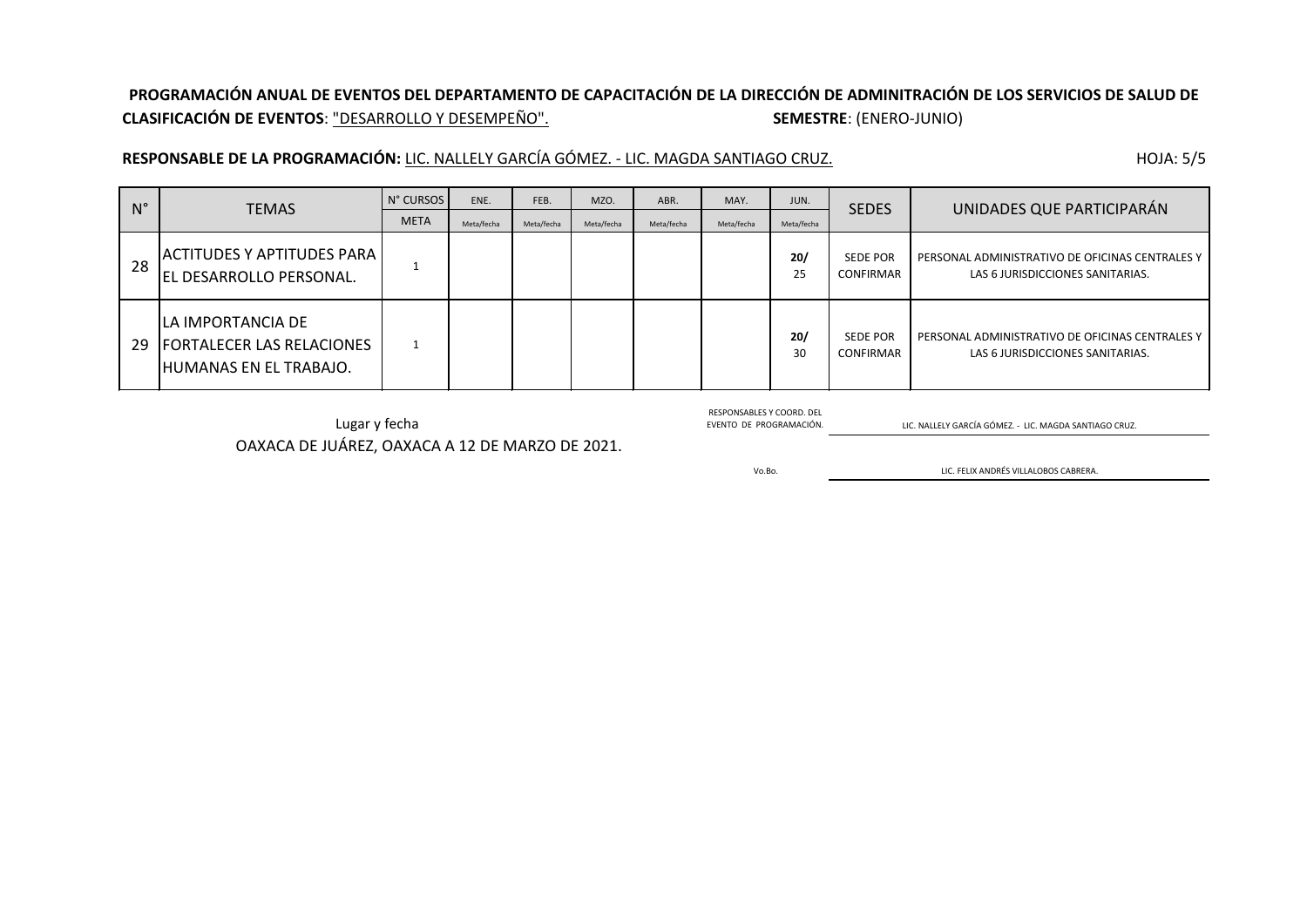## **OAXACA CORRESPONDIENTE AL AÑO 2021.**

## **NOMBRE DE LA UNIDAD**: "EVENTOS ESTATALES" **SEMESTRE**: (JULIO-DICIEMBRE)

|                    | RESPONSABLES DE LA PROGRAMACIÓN: LIC. NALLELY GARCÍA GÓMEZ. - LIC. MAGDA SANTIAGO CRUZ. | HOJA: 1/4   |                 |                 |            |            |            |            |                                     |                                                                                                                                                          |
|--------------------|-----------------------------------------------------------------------------------------|-------------|-----------------|-----------------|------------|------------|------------|------------|-------------------------------------|----------------------------------------------------------------------------------------------------------------------------------------------------------|
| $\mathsf{N}^\circ$ | <b>TEMAS</b>                                                                            | N° CURSOS   | JUL.            | AGO.            | SEP.       | OCT.       | NOV.       | DIC.       | <b>SEDES</b>                        | UNIDADES QUE PARTICIPARÁN                                                                                                                                |
|                    |                                                                                         | <b>META</b> | Meta/fecha      | Meta/fecha      | Meta/fecha | Meta/fecha | Meta/fecha | Meta/fecha |                                     |                                                                                                                                                          |
|                    | L INDUCCIÓN A LOS SSO.                                                                  |             | 20/<br>27       | 20/<br>30       | 20/<br>28  | 20/<br>29  |            |            | <b>SEDE POR</b><br><b>CONFIRMAR</b> | INGRESO, RECONTRATACIÓN,<br>DEL NUEVO<br><b>IPERSONAL</b><br>CAMBIO DE CÓDIGO Y ADSCRIPCIÓN, DE OFICINAS<br>CENTRALES Y LAS 6 JURISDICCIONES SANITARIAS. |
|                    | 2 EVENTO SECRETARIAL                                                                    |             | 40/<br>16       |                 |            |            |            |            | <b>SEDE POR</b>                     | PERSONAL SECRETARIAL DE OFICINAS CENTRALES Y LAS 6<br>CONFIRMAR JURISDICCIONES SANITARIAS.                                                               |
|                    | <b>IELECTRICIDAD</b><br>(NIVEL INTERMEDIO)                                              |             | 20/<br>28 AL 30 |                 |            |            |            |            | <b>SEDE POR</b><br>CONFIRMAR        | PERSONAL DE MANTENIMIENTO DE OFICINAS CENTRALES<br>Y LAS 6 JURISDICCIONES SANITARIAS.                                                                    |
|                    | <b>EL OFICIAL DE TRANSPORTE EN</b><br>4   TRASLADO SARS COV II (COVID-<br>19).          |             |                 | 20/<br>25 AL 27 |            |            |            |            | <b>SEDE POR</b><br><b>CONFIRMAR</b> | <b>IPERSONAL DE TRANSPORTE DE OFICINAS CENTRALES Y LAS</b><br><b>6 JURISDICCIONES SANITARIAS.</b>                                                        |

RESPONSABLES Y COORD. DEL

EVENTO DE<br>PROGRAMACIÓN.

LUL ENTRE DE L'UNTO DE L'UNTO DE L'UNTO DE L'UNTO DE L'UNTO DE L'UNTO DE L'UNTO DE L'UNTO DE L'UNTO DE L'UNTO DE L'UNTO DE L'UNTO DE L'UNTO DE L'UNTO DE L'UNTO DE L'UNTO DE L'UNTO DE L'UNTO DE L'UNTO DE L'UNTO DE L'UNTO DE

OAXACA DE JUÁREZ, OAXACA A 12 DE MARZO DE 2021.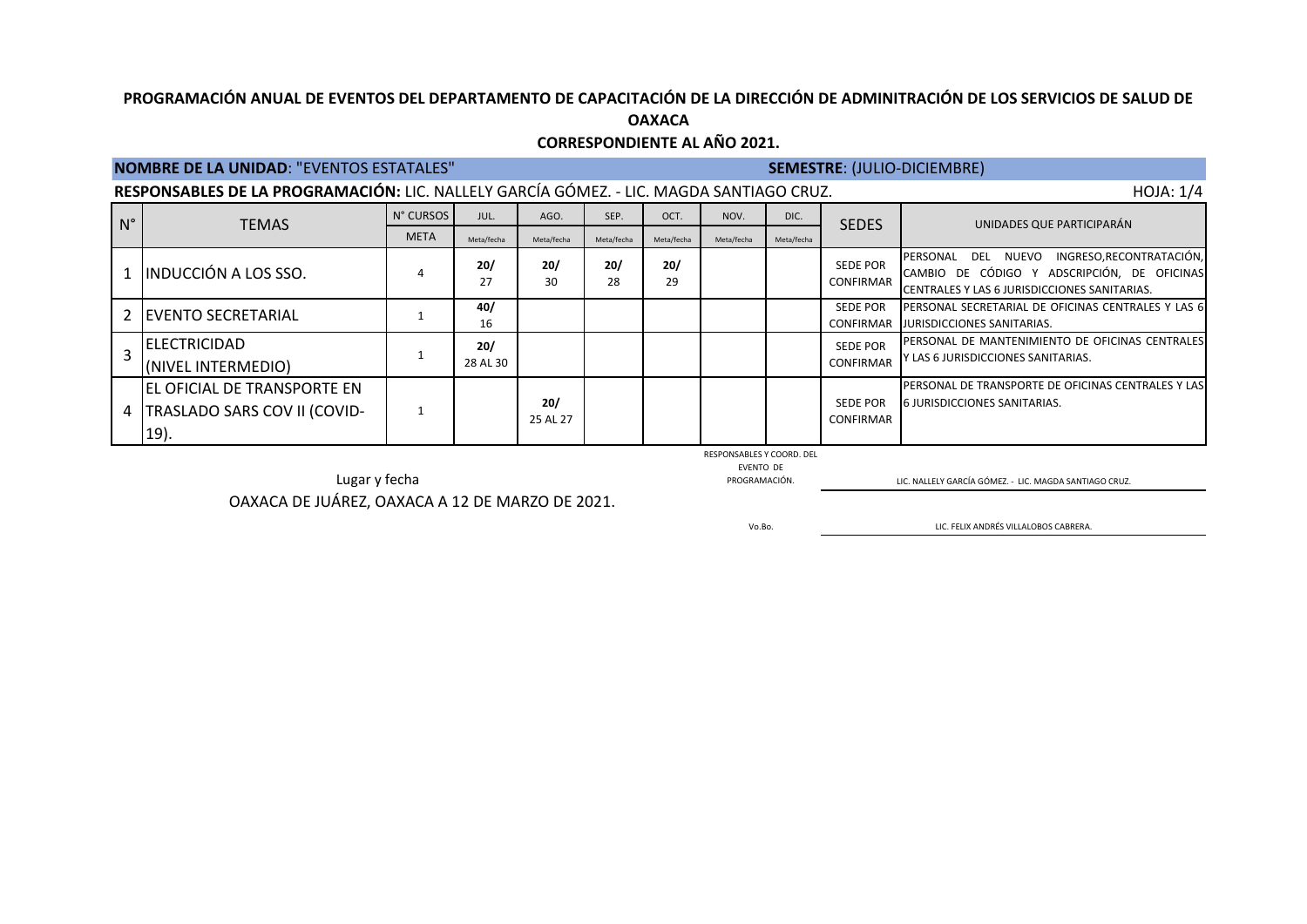|                | <b>CLASIFICACIÓN DE EVENTOS: "DESARROLLO Y DESEMPEÑO".</b><br><b>SEMESTRE: (JULIO-DICIEMBRE)</b>           |              |                 |                 |            |            |            |            |                                     |                                                                                     |  |  |  |  |
|----------------|------------------------------------------------------------------------------------------------------------|--------------|-----------------|-----------------|------------|------------|------------|------------|-------------------------------------|-------------------------------------------------------------------------------------|--|--|--|--|
|                | RESPONSABLE DE LA PROGRAMACIÓN: LIC. NALLELY GARCÍA GÓMEZ. - LIC. MAGDA SANTIAGO CRUZ.<br><b>HOJA: 2/4</b> |              |                 |                 |            |            |            |            |                                     |                                                                                     |  |  |  |  |
| $N^{\circ}$    |                                                                                                            | N° CURSOS    | JUL.            | AGO.            | SEP.       | OCT.       | NOV.       | DIC.       |                                     |                                                                                     |  |  |  |  |
|                | <b>TEMAS</b>                                                                                               | <b>META</b>  | Meta/fecha      | Meta/fecha      | Meta/fecha | Meta/fecha | Meta/fecha | Meta/fecha | <b>SEDES</b>                        | UNIDADES QUE PARTICIPARÁN                                                           |  |  |  |  |
| $\mathbf{1}$   | SENSIBILIZACIÓN DE GÉNERO EN<br>EL SECTOR PÚBLICO.                                                         | $\mathbf{1}$ | 20/<br>06       |                 |            |            |            |            | <b>SEDE POR</b><br><b>CONFIRMAR</b> | PERSONAL ADMINISTRATIVO DE OFICINAS CENTRALES Y<br>LAS 6 JURISDICCIONES SANITARIAS. |  |  |  |  |
| $\mathcal{P}$  | TEMAS SELECTOS DE WORD.                                                                                    | $\mathbf{1}$ | 20/<br>07 AL 09 |                 |            |            |            |            | <b>SEDE POR</b><br><b>CONFIRMAR</b> | PERSONAL ADMINISTRATIVO DE OFICINAS CENTRALES Y<br>LAS 6 JURISDICCIONES SANITARIAS. |  |  |  |  |
| $\overline{3}$ | ESTRATEGIAS DE MEJORA EN EL<br>SERVICIO.                                                                   | $\mathbf{1}$ | 20/<br>14       |                 |            |            |            |            | <b>SEDE POR</b><br><b>CONFIRMAR</b> | PERSONAL ADMINISTRATIVO DE OFICINAS CENTRALES Y<br>LAS 6 JURISDICCIONES SANITARIAS. |  |  |  |  |
| 4              | MANEJO DE EMOCIONES Y<br>ACTIVIDADES SALUDABLES.                                                           | $\mathbf{1}$ | 20/<br>20       |                 |            |            |            |            | <b>SEDE POR</b><br><b>CONFIRMAR</b> | PERSONAL ADMINISTRATIVO DE OFICINAS CENTRALES Y<br>LAS 6 JURISDICCIONES SANITARIAS. |  |  |  |  |
| 5              | PRÁCTICAS DE CORTESÍA.                                                                                     | $\mathbf{1}$ | 20/<br>29       |                 |            |            |            |            | <b>SEDE POR</b><br><b>CONFIRMAR</b> | PERSONAL ADMINISTRATIVO DE OFICINAS CENTRALES Y<br>LAS 6 JURISDICCIONES SANITARIAS. |  |  |  |  |
| 6              | MICROSOFT DE EXCEL<br>(NIVEL AVANZADO).                                                                    | 1            |                 | 20/<br>02 AL 04 |            |            |            |            | <b>SEDE POR</b><br><b>CONFIRMAR</b> | PERSONAL ADMINISTRATIVO DE OFICINAS CENTRALES Y<br>LAS 6 JURISDICCIONES SANITARIAS. |  |  |  |  |
| $\overline{7}$ | <b>ACTITUDES Y APTITUDES PARA EL</b><br>DESARROLLO PERSONAL.                                               | $\mathbf{1}$ |                 | 20/<br>06       |            |            |            |            | <b>SEDE POR</b><br><b>CONFIRMAR</b> | PERSONAL ADMINISTRATIVO DE OFICINAS CENTRALES Y<br>LAS 6 JURISDICCIONES SANITARIAS. |  |  |  |  |
| 8              | INTRODUCCIÓN A LOS DERECHOS<br>HUMANOS.                                                                    | $\mathbf{1}$ |                 | 20/<br>10       |            |            |            |            | <b>SEDE POR</b><br><b>CONFIRMAR</b> | PERSONAL ADMINISTRATIVO DE OFICINAS CENTRALES Y<br>LAS 6 JURISDICCIONES SANITARIAS. |  |  |  |  |
| 9              | ADAPTÁNDOSE AL CAMBIO.                                                                                     | $\mathbf{1}$ |                 | 20/<br>11       |            |            |            |            | <b>SEDE POR</b><br><b>CONFIRMAR</b> | PERSONAL ADMINISTRATIVO DE OFICINAS CENTRALES Y<br>LAS 6 JURISDICCIONES SANITARIAS. |  |  |  |  |
|                | 10   MIS VALORES LABORALES.                                                                                | 1            |                 | 20/<br>19       |            |            |            |            | <b>SEDE POR</b><br><b>CONFIRMAR</b> | PERSONAL ADMINISTRATIVO DE OFICINAS CENTRALES Y<br>LAS 6 JURISDICCIONES SANITARIAS. |  |  |  |  |
| 11             | TÉCNICAS PARA EL MANEJO<br>ADECUADO DEL ESTRÉS.                                                            | $\mathbf{1}$ |                 | 20/<br>31       |            |            |            |            | <b>SEDE POR</b><br><b>CONFIRMAR</b> | PERSONAL ADMINISTRATIVO DE OFICINAS CENTRALES Y<br>LAS 6 JURISDICCIONES SANITARIAS. |  |  |  |  |
| 12             | DERECHO DE ACCESO A LA<br>INFORMACIÓN PÚBLICA.                                                             | $\mathbf{1}$ |                 |                 | 20/<br>01  |            |            |            | <b>SEDE POR</b><br><b>CONFIRMAR</b> | PERSONAL ADMINISTRATIVO DE OFICINAS CENTRALES Y<br>LAS 6 JURISDICCIONES SANITARIAS. |  |  |  |  |

**CORRESPONDIENTE AL AÑO 2021.**

RESPONSABLES Y COORD. DEL EVENTO DE

LUENTO DE ENTRE DE EN ENTRE DE ENTRE DE ENTRE DE ENTRE DE EN ENCORAMACIÓN. LA ENFREGA GÓMEZ. EN EL COMAGDA SANTIAGO CRUZ.

OAXACA DE JUÁREZ, OAXACA A 12 DE MARZO DE 2021.

Vo.Bo.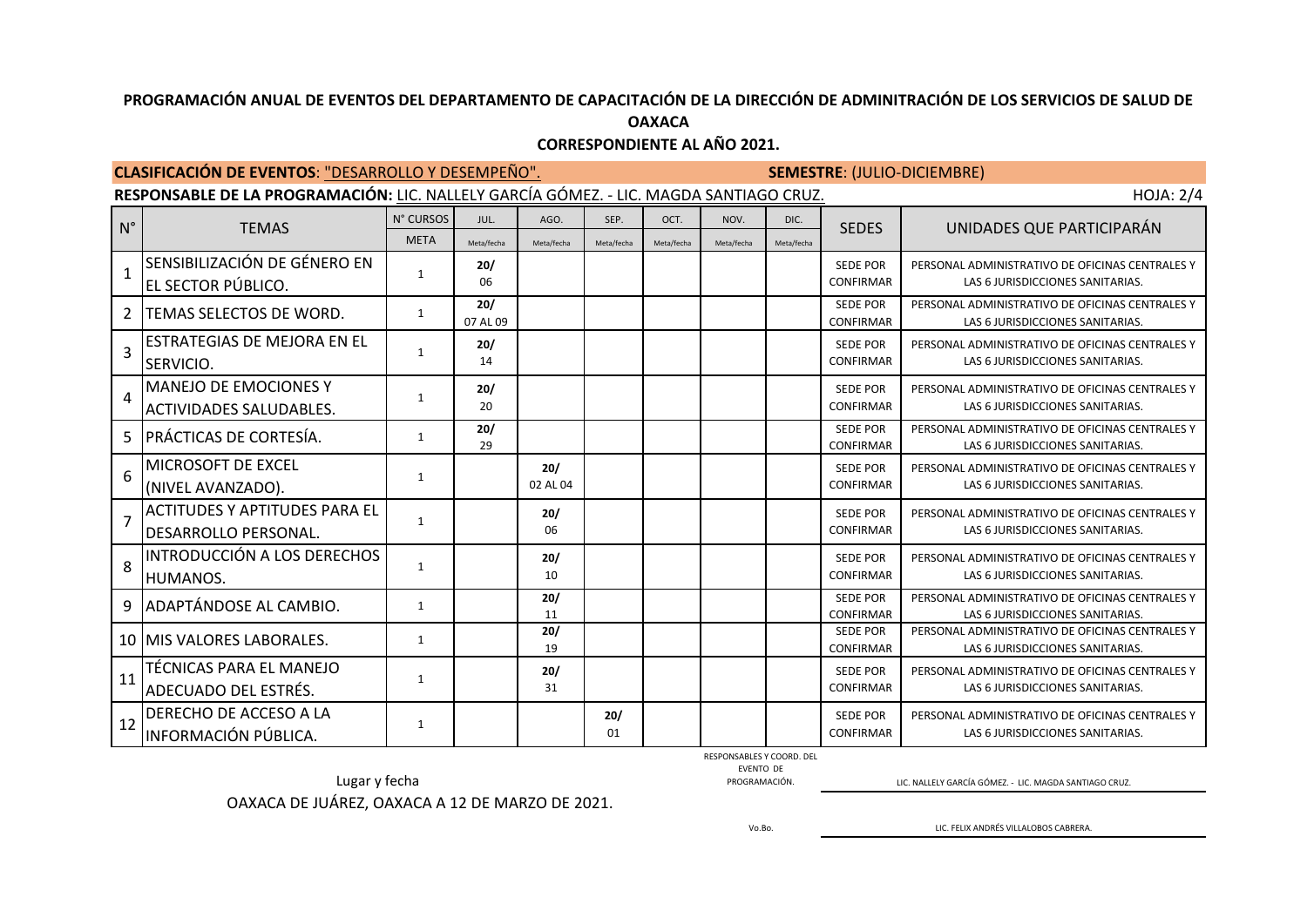**OAXACA**

## **CORRESPONDIENTE AL AÑO 2021.**

## **CLASIFICACIÓN DE EVENTOS**: "DESARROLLO Y DESEMPEÑO". **SEMESTRE**: (JULIO-DICIEMBRE)

RESPONSABLE DE LA PROGRAMACIÓN: LIC. NALLELY GARCÍA GÓMEZ. - LIC. MAGDA SANTIAGO CRUZ. HOJA: 3/4

| $N^{\circ}$ | <b>TEMAS</b>                    | N° CURSOS    | JUL.       | AGO.       | SEP.       | OCT.       | NOV.       | DIC.       | <b>SEDES</b>                        | UNIDADES QUE PARTICIPARÁN                                                           |
|-------------|---------------------------------|--------------|------------|------------|------------|------------|------------|------------|-------------------------------------|-------------------------------------------------------------------------------------|
|             |                                 | <b>META</b>  | Meta/fecha | Meta/fecha | Meta/fecha | Meta/fecha | Meta/fecha | Meta/fecha |                                     |                                                                                     |
|             | 13 LA TORRE DE BABEL.           | 1            |            |            | 20/        |            |            |            | <b>SEDE POR</b>                     | PERSONAL ADMINISTRATIVO DE OFICINAS CENTRALES Y                                     |
|             |                                 |              |            |            | 06<br>20/  |            |            |            | <b>CONFIRMAR</b><br><b>SEDE POR</b> | LAS 6 JURISDICCIONES SANITARIAS.<br>PERSONAL ADMINISTRATIVO DE OFICINAS CENTRALES Y |
| 14          | TEMAS SELECTOS DE WORD.         | $\mathbf{1}$ |            |            | 06 AL 08   |            |            |            | CONFIRMAR                           | LAS 6 JURISDICCIONES SANITARIAS.                                                    |
| 15          | SENSIBILIZACIÓN DE GÉNERO EN    |              |            |            | 20/        |            |            |            | <b>SEDE POR</b>                     | PERSONAL ADMINISTRATIVO DE OFICINAS CENTRALES Y                                     |
|             | EL SECTOR PÚBLICO.              | $\mathbf{1}$ |            |            | 17         |            |            |            | CONFIRMAR                           | LAS 6 JURISDICCIONES SANITARIAS.                                                    |
|             | 16 INORMALIDAD SIN MIEDO.       | 1            |            |            | 20/        |            |            |            | <b>SEDE POR</b>                     | PERSONAL ADMINISTRATIVO DE OFICINAS CENTRALES Y                                     |
|             |                                 |              |            |            | 22         |            |            |            | CONFIRMAR                           | LAS 6 JURISDICCIONES SANITARIAS.                                                    |
| 17          | TÉCNICAS PARA EL MANEJO         | 1            |            |            | 20/        |            |            |            | <b>SEDE POR</b>                     | PERSONAL ADMINISTRATIVO DE OFICINAS CENTRALES Y                                     |
|             | ADECUADO DEL ESTRÉS.            |              |            |            | 27         |            |            |            | CONFIRMAR                           | LAS 6 JURISDICCIONES SANITARIAS.                                                    |
|             | DERECHO DE PROTECCIÓN DE        |              |            |            |            | 20/        |            |            | <b>SEDE POR</b>                     | PERSONAL ADMINISTRATIVO DE OFICINAS CENTRALES Y                                     |
| 18          | DATOS PERSONALES.               | 1            |            |            |            | 01         |            |            | <b>CONFIRMAR</b>                    | LAS 6 JURISDICCIONES SANITARIAS.                                                    |
|             | 19 LA TORRE DE BABEL.           | 1            |            |            |            | 20/        |            |            | <b>SEDE POR</b>                     | PERSONAL ADMINISTRATIVO DE OFICINAS CENTRALES Y                                     |
|             |                                 |              |            |            |            | 05         |            |            | <b>CONFIRMAR</b>                    | LAS 6 JURISDICCIONES SANITARIAS.                                                    |
| 20          | INTRODUCCIÓN A LOS DERECHOS     | $\mathbf{1}$ |            |            |            | 20/        |            |            | <b>SEDE POR</b>                     | PERSONAL ADMINISTRATIVO DE OFICINAS CENTRALES Y                                     |
|             | HUMANOS.                        |              |            |            |            | 11         |            |            | CONFIRMAR                           | LAS 6 JURISDICCIONES SANITARIAS.                                                    |
|             | <b>IGUALDAD DE GÉNERO Y</b>     |              |            |            |            | 20/        |            |            | <b>SEDE POR</b>                     | PERSONAL ADMINISTRATIVO DE OFICINAS CENTRALES Y                                     |
| 21          | TRANSVERSALIDAD.                | 1            |            |            |            | 19         |            |            | CONFIRMAR                           | LAS 6 JURISDICCIONES SANITARIAS.                                                    |
|             | LA IMPORTANCIA DE FORTALECER    |              |            |            |            |            |            |            |                                     |                                                                                     |
|             | 22 LAS RELACIONES HUMANAS EN EL | $\mathbf{1}$ |            |            |            | 20/        |            |            | <b>SEDE POR</b>                     | PERSONAL ADMINISTRATIVO DE OFICINAS CENTRALES Y                                     |
|             | TRABAJO.                        |              |            |            |            | 22         |            |            | <b>CONFIRMAR</b>                    | LAS 6 JURISDICCIONES SANITARIAS.                                                    |
|             | ESTRATEGIAS DE MEJORA EN EL     |              |            |            |            |            | 20/        |            | <b>SEDE POR</b>                     | PERSONAL ADMINISTRATIVO DE OFICINAS CENTRALES Y                                     |
| 23          | <b>SERVICIO.</b>                | 1            |            |            |            |            | 05         |            | <b>CONFIRMAR</b>                    | LAS 6 JURISDICCIONES SANITARIAS.                                                    |
|             |                                 |              |            |            |            |            |            |            |                                     |                                                                                     |

RESPONSABLES Y COORD. DEL

EVENTO DE

Lugar y fecha <u>PROGRAMACIÓN. PROGRAMACIÓN.</u> PROGRAMACIÓN. PROGRAMACIÓN. LIC. NALLELY GARCÍA GÓMEZ. - LIC. MAGDA SANTIAGO CRUZ.

OAXACA DE JUÁREZ, OAXACA A 12 DE MARZO DE 2021.